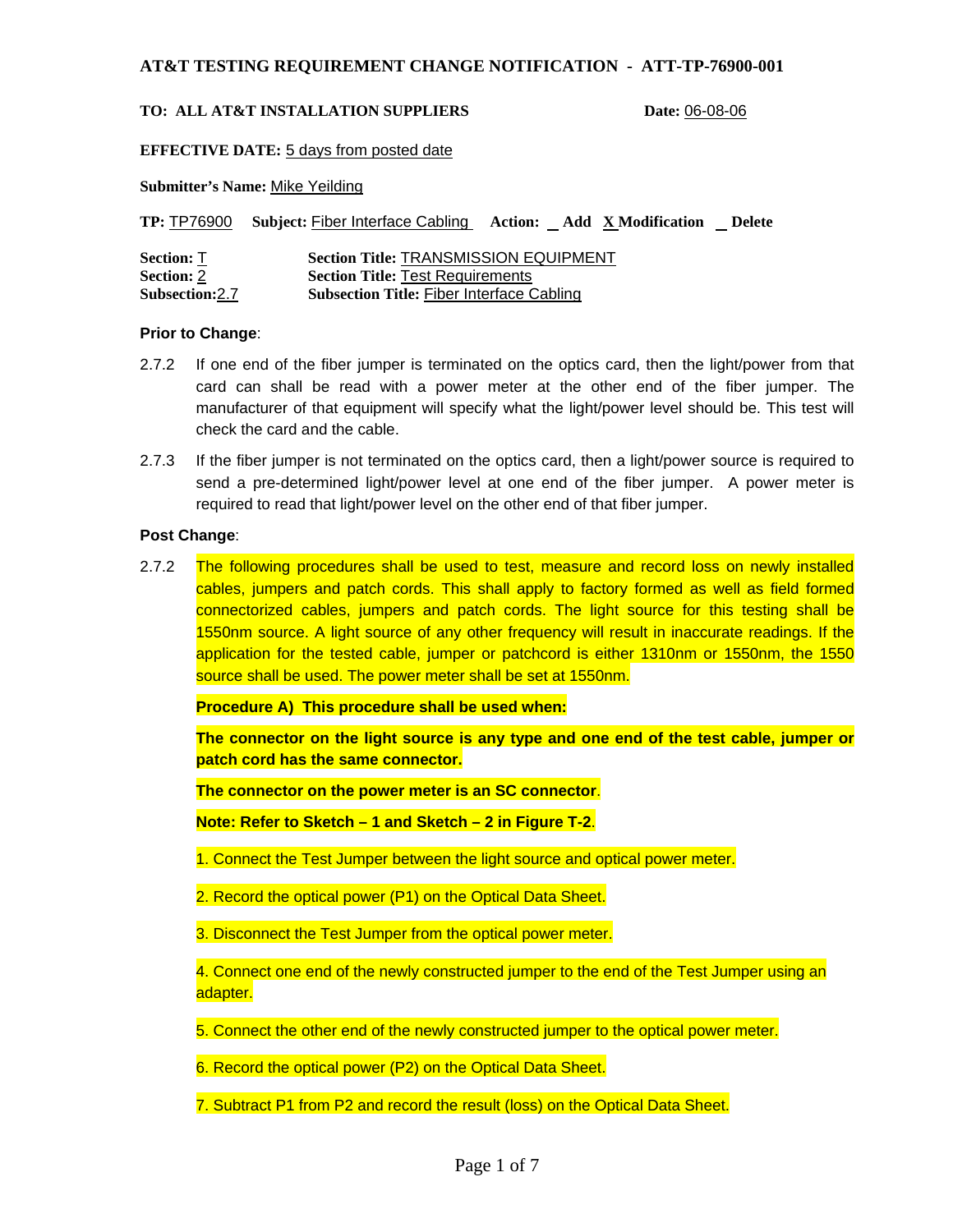8. If jumper loss reading is greater than 0.80dB, the installation supplier shall follow cleaning procedures in ATT-TP76461 and retest.

a. If the loss is greater than 0.80dB, the jumper is not acceptable and shall be replaced.

b. If testing is done between two FOT panels, 0.75 dB is added to the maximum allowable loss the 0.75dB takes into account the loss in the (2) bulk head connectors. In this case the loss should be less than 1.55 dB.

Reference ANSI/TIA/EIA 568-B.3 -Optical Fiber Cabling Components Standards

The maximum loss allowed on a fiber cable (inside only) is calculated as follows :

0.75 dB (2) Connectors (Mated Pair) + 1.0 dB/Km of fiber cable + 0.3 dB per fusion or mechanical splice

9. A copy of the Optical Data Sheet shall be placed in the yellow wallet.

**Procedure B) This procedure shall be used when:** 

**The connector on the light source is not an SC connector.** 

**The connector on the power meter is not an SC connector.** 

**Note: Refer to Sketch – 3 and Sketch – 4 in Figure T-3**.

1. Connect one Test Jumper to the light source.

2. Connect one Test Jumper to the optical power meter.

3. Connect two Test Jumpers together with an adapter.

4. Record the optical power (P1) on the Optical Data Sheet.

5. Connect one end of the newly constructed jumper between the two test jumpers with adapters.

6. Record the optical power (P2) on the Optical Data Sheet.

7. Subtract P1 from P2 and record the result (loss) on the Optical Data Sheet.

8. If jumper loss reading is greater than 0.80dB, the installation supplier shall follow cleaning procedures in ATT-TP76461 and retest.

a. If the loss is greater than 0.80dB, the jumper is not acceptable and shall be replaced.

b. If testing is done between two FOT panels, 0.75 dB is added to the maximum allowable loss the 0.75dB takes into account the loss in the (2) bulk head connectors. In this case the loss should be less than 1.55 dB.

Reference ANSI/TIA/EIA 568-B.3 -Optical Fiber Cabling Components Standards

The maximum loss allowed on a fiber cable (inside only) is calculated as follows :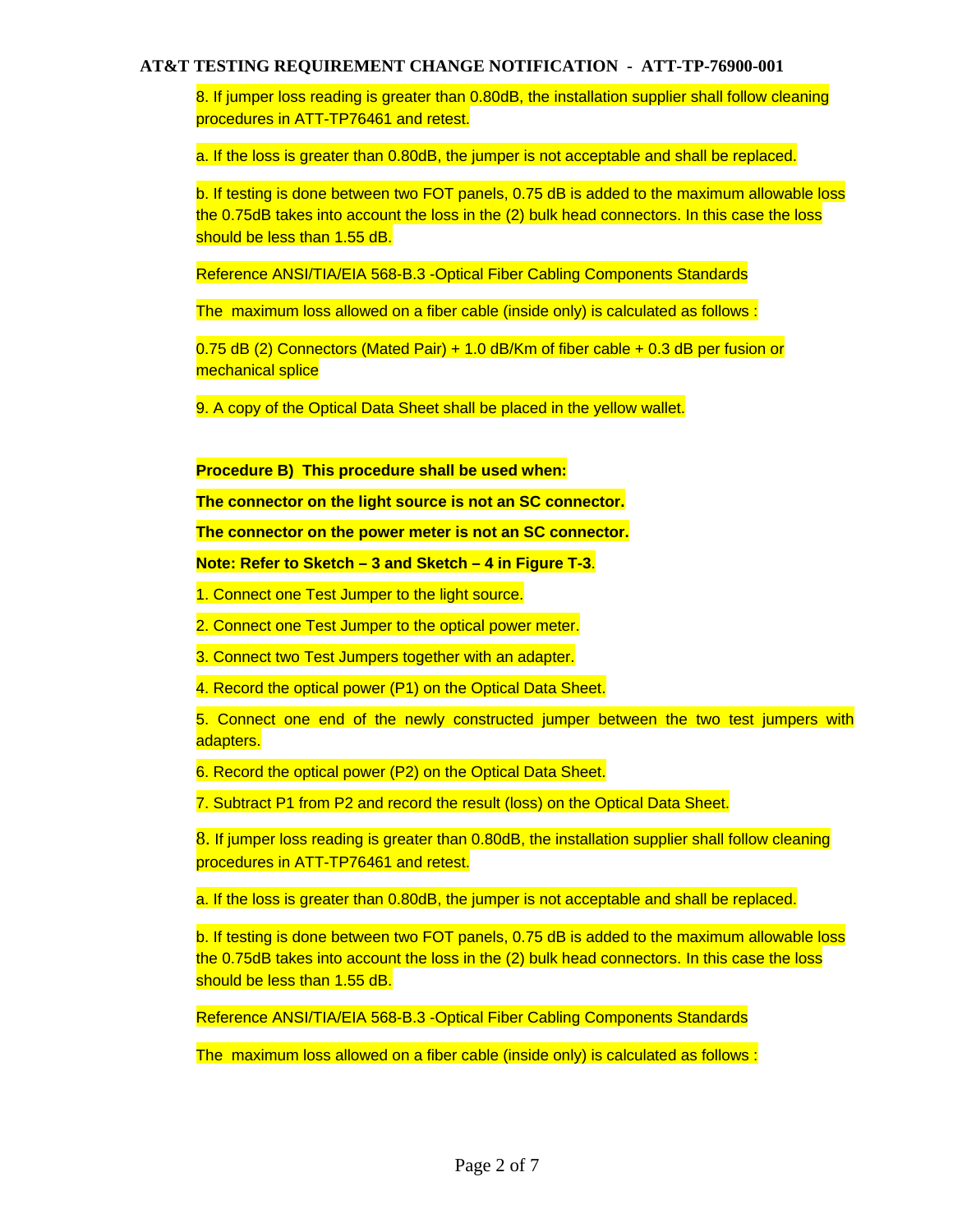0.75 dB (2) Connectors (Mated Pair) + 1.0 dB/Km of fiber cable + 0.3 dB per fusion or mechanical splice

9. A copy of the Optical Data Sheet shall be placed in the yellow wallet.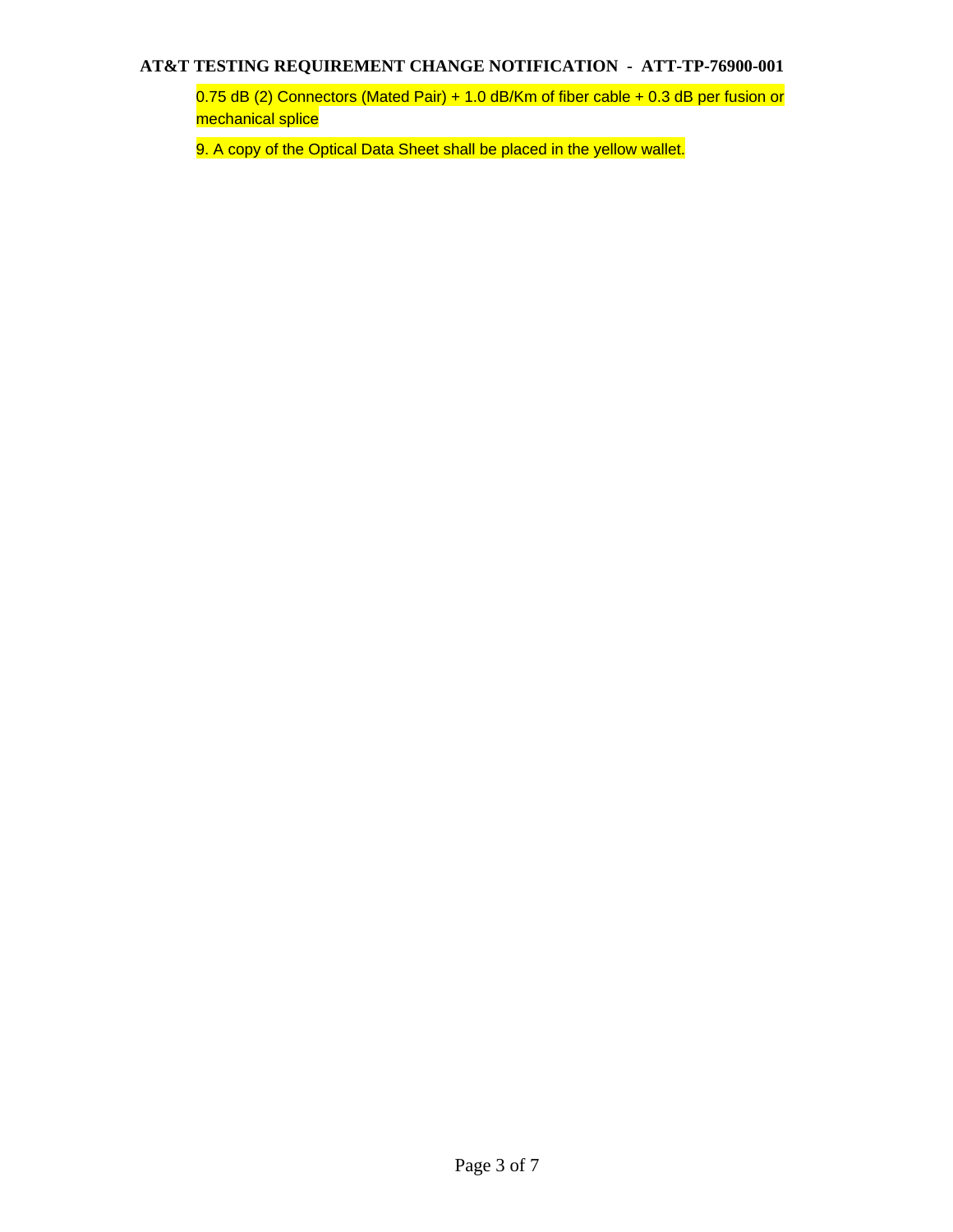# **OPTICAL DATA SHEET**

## **Cable Identification** Power Level

| From<br>$R.R.$ / $Panel$ / $Jack$ | $\operatorname{To}$<br>R.R. / Panel / Jack | $\left( \mathrm{dB}\right)$<br>$\mathbf{P}1$ | $\left( \mathrm{dB}\right)$<br>$\mathbf{P}2$ | $\overline{(dB)}$<br>$Loss = P2-P1$ |
|-----------------------------------|--------------------------------------------|----------------------------------------------|----------------------------------------------|-------------------------------------|
|                                   |                                            |                                              |                                              |                                     |
|                                   |                                            |                                              |                                              |                                     |
|                                   |                                            |                                              |                                              |                                     |
|                                   |                                            |                                              |                                              |                                     |
|                                   |                                            |                                              |                                              |                                     |
|                                   |                                            |                                              |                                              |                                     |
|                                   |                                            |                                              |                                              |                                     |
|                                   |                                            |                                              |                                              |                                     |
|                                   |                                            |                                              |                                              |                                     |
|                                   |                                            |                                              |                                              |                                     |
|                                   |                                            |                                              |                                              |                                     |
|                                   |                                            |                                              |                                              |                                     |
|                                   |                                            |                                              |                                              |                                     |
|                                   |                                            |                                              |                                              |                                     |
|                                   |                                            |                                              |                                              |                                     |
|                                   |                                            |                                              |                                              |                                     |
|                                   |                                            |                                              |                                              |                                     |
|                                   |                                            |                                              |                                              |                                     |
|                                   |                                            |                                              |                                              |                                     |
|                                   |                                            |                                              |                                              |                                     |
|                                   |                                            |                                              |                                              |                                     |
|                                   |                                            |                                              |                                              |                                     |
|                                   |                                            |                                              |                                              |                                     |
|                                   |                                            |                                              |                                              |                                     |
|                                   |                                            |                                              |                                              |                                     |
|                                   |                                            |                                              |                                              |                                     |
|                                   |                                            |                                              |                                              |                                     |
|                                   |                                            |                                              |                                              |                                     |
|                                   |                                            |                                              |                                              |                                     |
|                                   |                                            |                                              |                                              |                                     |
|                                   |                                            |                                              |                                              |                                     |
|                                   |                                            |                                              |                                              |                                     |
|                                   |                                            |                                              |                                              |                                     |
|                                   |                                            |                                              |                                              |                                     |
|                                   |                                            |                                              |                                              |                                     |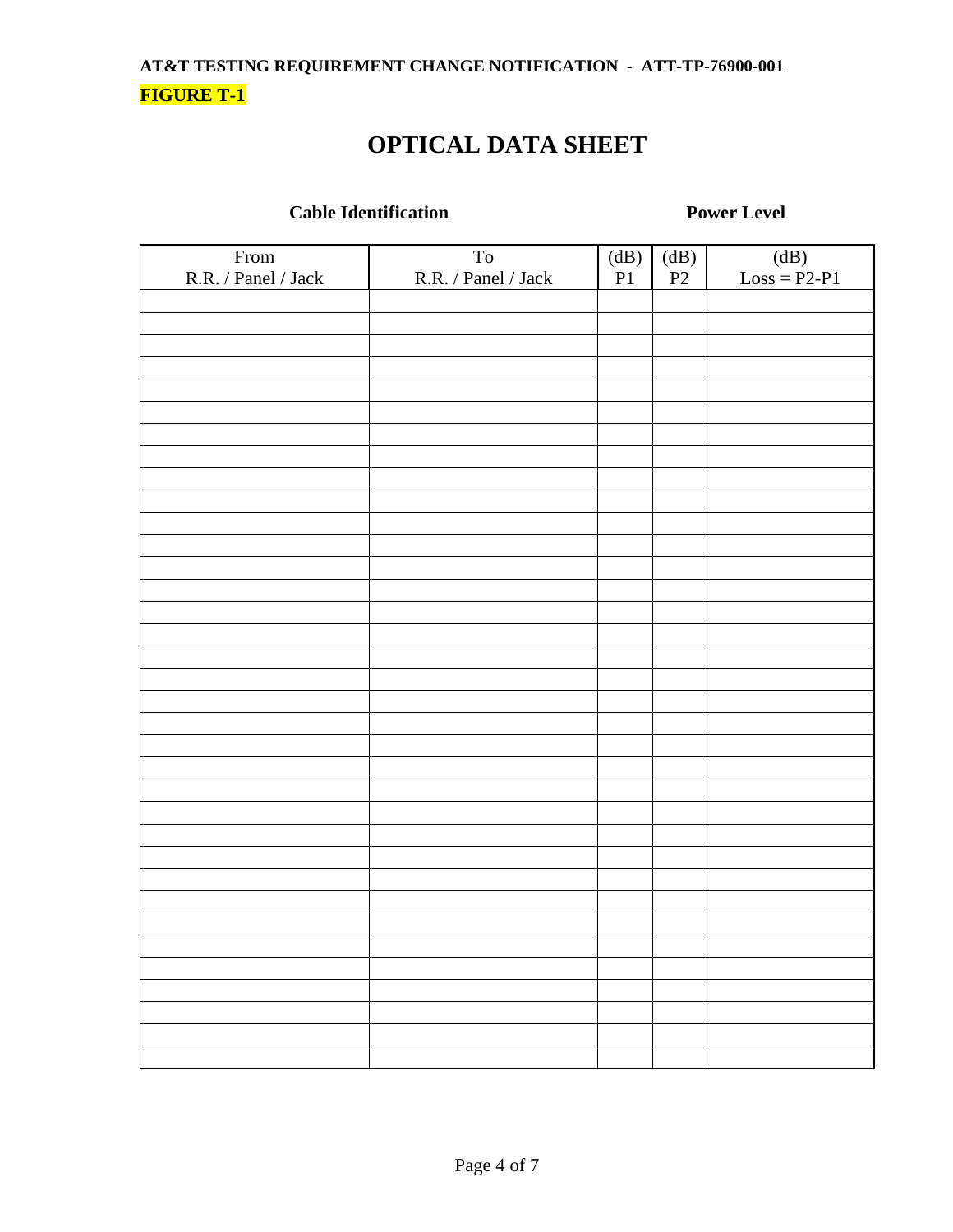

P1 = Power Measurement of the Test Jumper(s).



P2 = Power Measurement of the Test Jumper(s) and the Newly constructed Fiber Jumper. Loss P2 Less P1 - Losses Greater Than 0.80dB are not Acceptable (Assumes a 50m Cable).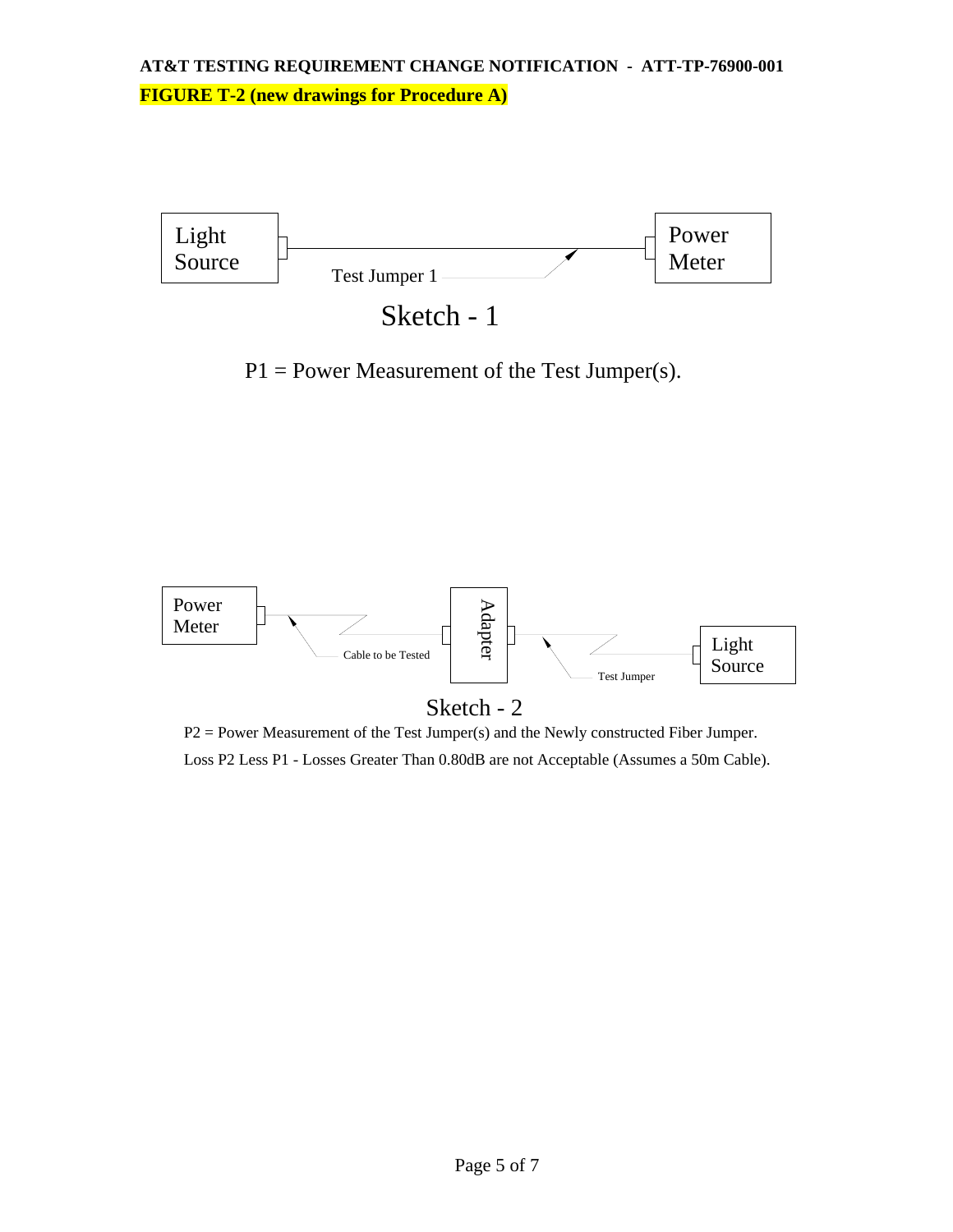

Sketch - 3

P1 = Power Measurement of the Test Jumper(s).





P2 = Power Measurement of the Test Jumper(s) and the Newly constructed Fiber Jumper. Loss P2 Less P1 - Losses Greater Than 0.80dB are not Acceptable (Assumes a 50m Cable).